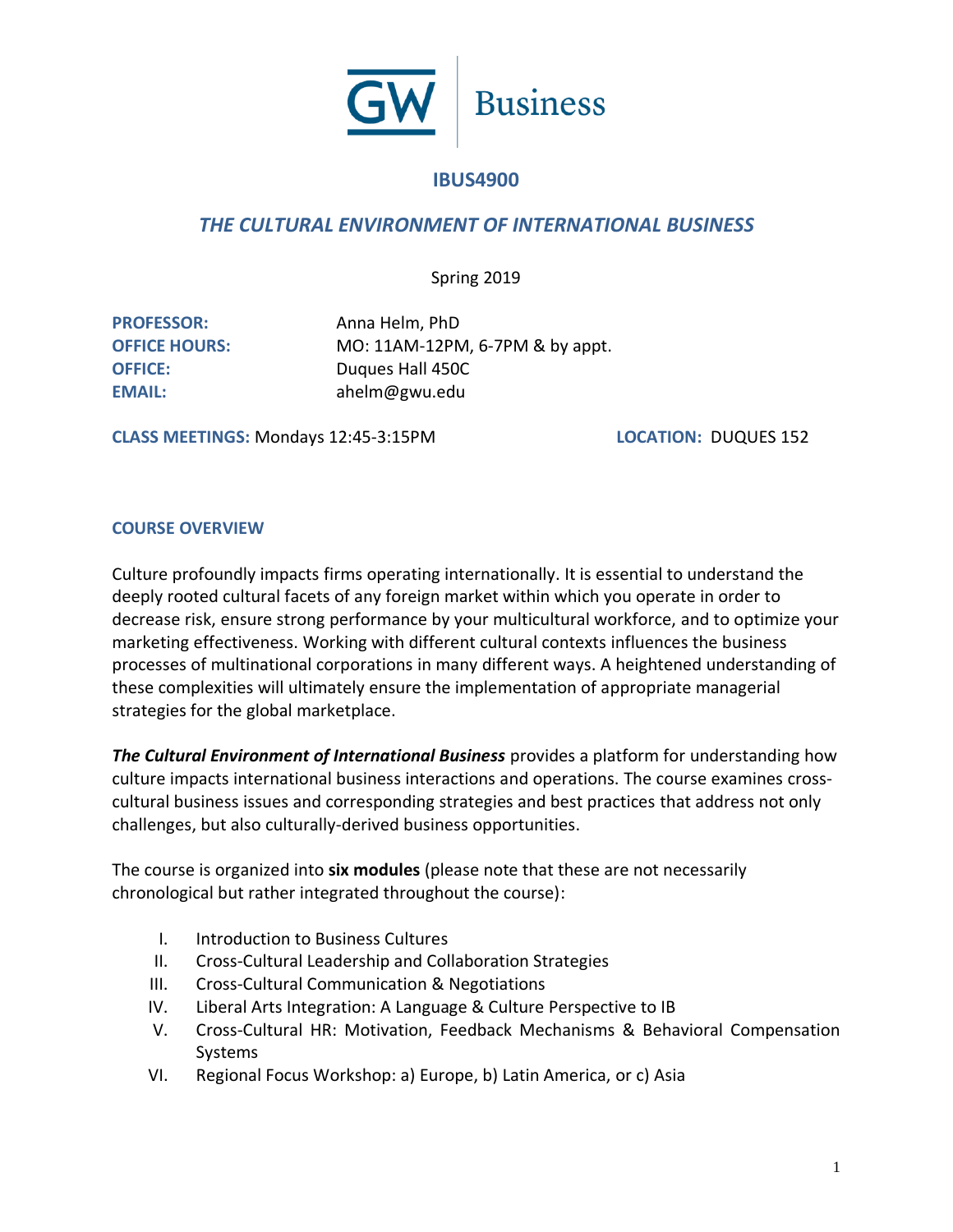The goal of this course is to equip students with the requisite cross-cultural competence to function effectively in an international business context, enabling them to leverage their crosscultural analysis skills on real business problems ranging from decisions relating to marketing and strategy, business negotiations, to managerial considerations around feedback, incentives, motivation, effective collaboration, and team development.

The course material will be presented through a combination of lectures, videos, case studies, role plays, simulations, interactive class discussions, and case analyses, and will use Blackboard for certain aspects of the course.

## **LEARNING GOALS**

Upon completion of this course learners will be able to

- 1. evaluate the complexities of **world cultures, business behaviors, attitudes and values** as they impact managerial strategies and interactions in international business;
- 2. actively engage in the learning process of studying **cross-cultural strategies and best practices** through hands-on, interactive simulations and role-plays;
- 3. demonstrate cross-cultural **communication, collaboration, and leadership** skills (e.g. problem-solving, negotiation, team-building);
- 4. assess the merit of strategies for **feedback mechanisms and compensation systems** as pertaining to firms with international operations;
- 5. develop and execute effective, culturally appropriate **negotiation strategies** in hands-on cross-cultural negotiation simulations;
- 6. **present ideas clearly and logically** in writing and orally during class activities.

## **EXPECTED TIME COMMITMENT**

Over 15 weeks, you will spend 2 ½ hours per week in the classroom (37.5 hours for the semester). You are also expected to devote around 5 hours per week outside of class to reading and completing assignments (75 hours for the semester).

## **REQUIRED COURSE MATERIALS**

- *International Management, Strategy, and Behavior*. (9<sup>th</sup> edition) by Luthans, Fred & Jonathan Doh. (2015)
- **Cases**
- *The Culture Map: Breaking through the Invisible Boundaries of Global Business.* Erin Meyer. (2014)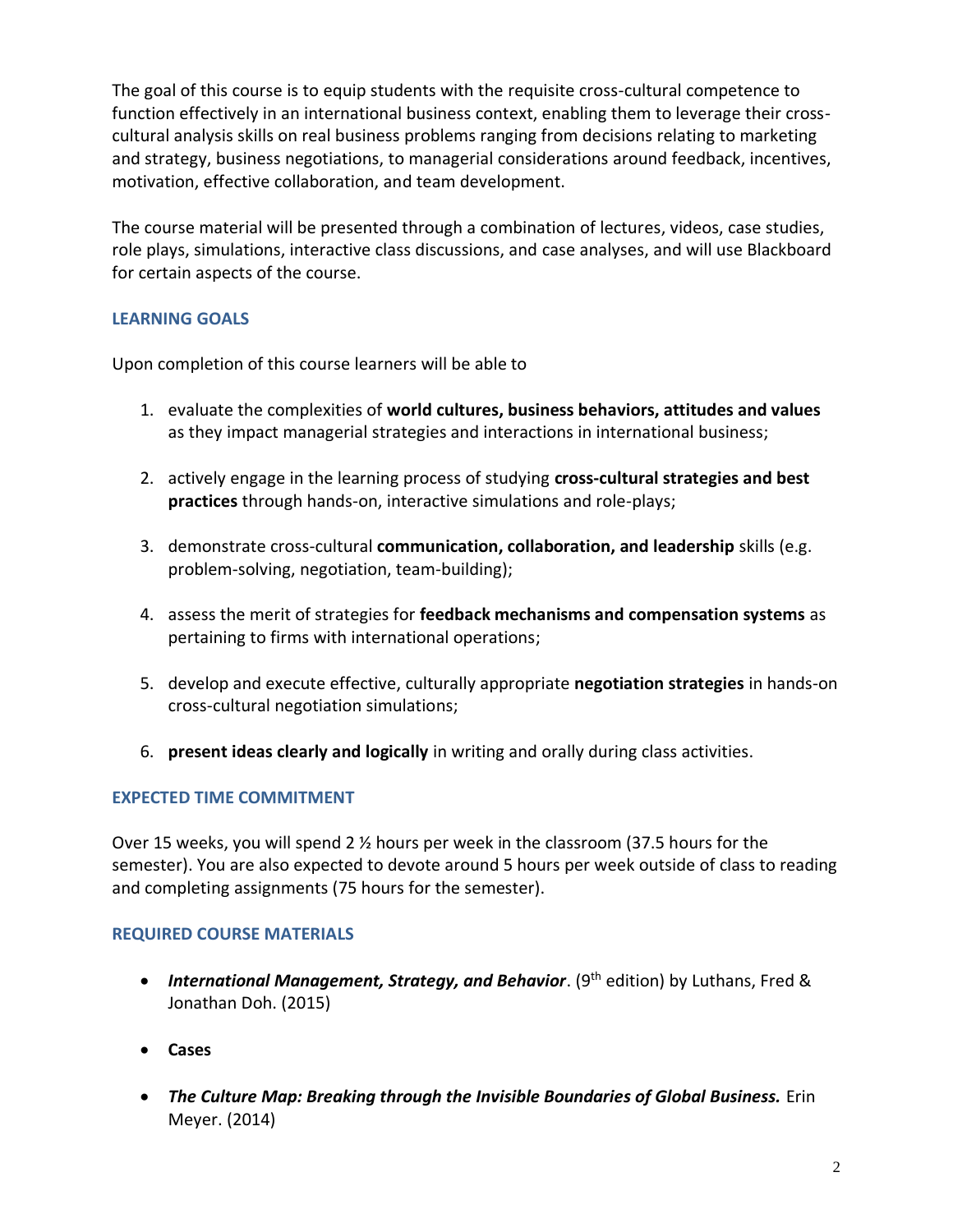- **Negotiation Simulations** (Please await further instructions before making any purchases!)
- **Supplemental Readings** will be available in Blackboard.

## **COURSE CONTENT**

| Module                  | Description                          | Readings/Assignments              |  |  |
|-------------------------|--------------------------------------|-----------------------------------|--|--|
| I. Introduction to      | This module explores business-       | <b>Core Readings:</b>             |  |  |
| <b>Business Culture</b> | related theories on culture, such as | Luthans Chapter 4: The            |  |  |
|                         | Hofstede, Trompenaars, Hall &        | <b>Meanings and Dimensions of</b> |  |  |
|                         | Hall, and GLOBE.                     | Culture                           |  |  |
| II. Cross-Cultural      | This module explores leadership      | <b>Core Readings:</b>             |  |  |
| Leadership and          | strategies for diverse cultural      | Luthans Chapter 5:                |  |  |
| Collaboration           | contexts. It focuses on best         | <b>Managing Across Cultures</b>   |  |  |
| <b>Strategies</b>       | practices for how to integrate       |                                   |  |  |
|                         | culturally diverse teams by          | Luthans Chapter 6:                |  |  |
|                         | identifying cultural differences and | Organizational Cultures and       |  |  |
|                         | analyzing how these differences      | Diversity                         |  |  |
|                         | impact organizational efficiency. It |                                   |  |  |
|                         | also offers insights into            | Luthans Chapter 13:               |  |  |
|                         | HR/managerial perspectives on        | Leadership Across Cultures        |  |  |
|                         | managing cultural diversity in the   |                                   |  |  |
|                         | global workplace.                    |                                   |  |  |
| III. Cross-Cultural     | This module familiarizes students    | <b>Core Readings:</b>             |  |  |
| Communication &         | with cross-cultural applications in  | Luthans Chapter 7: Cross-         |  |  |
| <b>Negotiations</b>     | international business               | <b>Cultural Communication and</b> |  |  |
|                         | communications. It will also         | Negotiation                       |  |  |
|                         | address the importance of            |                                   |  |  |
|                         | incorporating cultural dynamics      | Luthans Chapter 7: Cross-         |  |  |
|                         | into negotiation strategies and      | <b>Cultural Communication and</b> |  |  |
|                         | techniques. Students will            | Negotiation                       |  |  |
|                         | participate in cross-cultural        |                                   |  |  |
|                         | business negotiations.               |                                   |  |  |
| <b>IV. Liberal Arts</b> | This module will explore language    | TBA:                              |  |  |
| Integration: A          | and the arts as a window to          |                                   |  |  |
| Language & Culture      | business culture and IB              |                                   |  |  |
| Perspective to IB       | competency. A grant from the         |                                   |  |  |
|                         | Teagle Foundation has allowed us     |                                   |  |  |
|                         | to develop a module on the           |                                   |  |  |
|                         | intersection of language and         |                                   |  |  |
|                         | culture, spearheaded by three        |                                   |  |  |
|                         | business language faculty in the     |                                   |  |  |
|                         | Columbian College, who will also     |                                   |  |  |
|                         | give a guest presentation on the     |                                   |  |  |
|                         | topic.                               |                                   |  |  |
| V. Cross-Cultural HR:   | This module addresses questions      | <b>Core Readings:</b>             |  |  |
| Motivation, Feedback    | such as the impact of culture on     |                                   |  |  |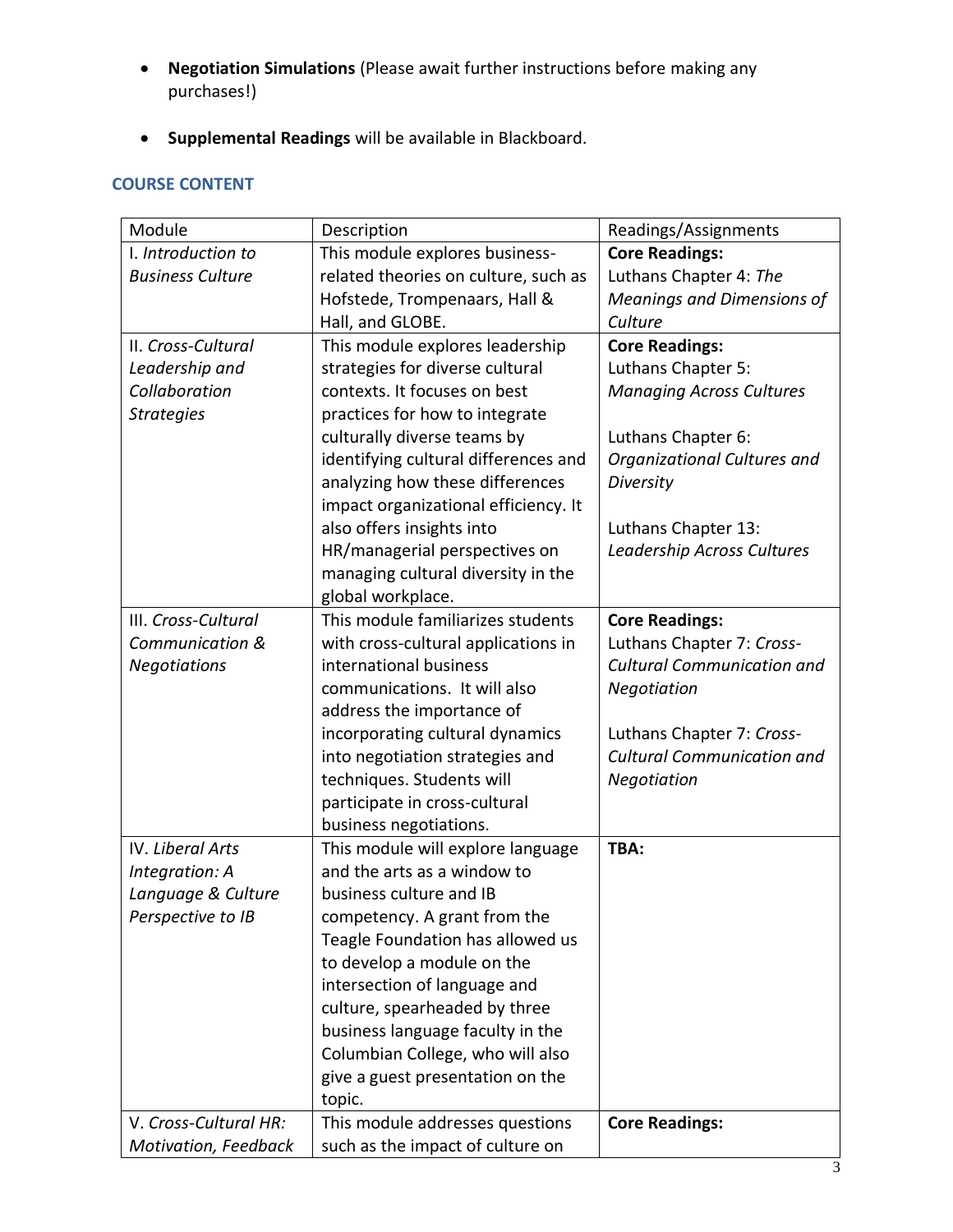| Mechanisms &                | feedback functions and motivation.  | Luthans Chapter 11:               |  |  |
|-----------------------------|-------------------------------------|-----------------------------------|--|--|
| <b>Behavioral</b>           | In addition, attention will be      | <b>Managing Decision and</b>      |  |  |
| <b>Compensation Systems</b> | devoted to workforce recruitment    | Control                           |  |  |
|                             | and development in MNEs. It also    | Luthans Chapter 12:               |  |  |
|                             | proposes best practices in          |                                   |  |  |
|                             | harnessing cross-cultural           | <b>Motivation Across Cultures</b> |  |  |
|                             | awareness to create compensation    |                                   |  |  |
|                             | systems that drive the bottom line. | Luthans Chapter 14: Human         |  |  |
|                             |                                     | Resource Selection and            |  |  |
|                             |                                     | Development Across Cultures       |  |  |
| VI. Regional Focus          | <b>Negotiation Simulations:</b>     | Role Playing/Simulation           |  |  |
| Workshop: Europe,           | -Frost in France                    | Activities: Please note that      |  |  |
| Latin America, or Asia      | -AnnaMay in Mexico                  | there will be a selection         |  |  |
|                             | -Olin Life in China                 | process to establish the          |  |  |
|                             |                                     | regional focus which will help    |  |  |
|                             |                                     | us decide which                   |  |  |
|                             |                                     | negotiation/s to conduct as       |  |  |
|                             |                                     | part of the course.               |  |  |

#### **GRADING CRITERIA**

Blackboard will be used to post your grade in each assignment. Grades will fall into the following buckets:

| <b>Total Points</b> | Grade |
|---------------------|-------|
| 94-100              | А     |
| 90-93.99            | А-    |
| 87-89.99            | B+    |
| 84-86.99            | В     |
| 80-83.99            | B-    |
| 77-79.99            | $C+$  |
| 74-76.99            | C     |
| 70-73.99            | $C -$ |
| 60-69.99            | D     |
| $0 - 59$            | F     |

### **COURSE COMPONENTS:**

| 1. Preparatory Quizzes                          | 10% |
|-------------------------------------------------|-----|
| 2. 3 Case Write-Ups - completed as a team       | 30% |
| 3. Expatriate Manager Interview - Blog          | 10% |
| 4. Negotiation Simulation - completed as a team | 10% |
| 5. In-Class & Online Engagement                 | 20% |
| 6. Cultural Assessments                         | 10% |
| 7. Reflective Essay                             | 10% |
|                                                 |     |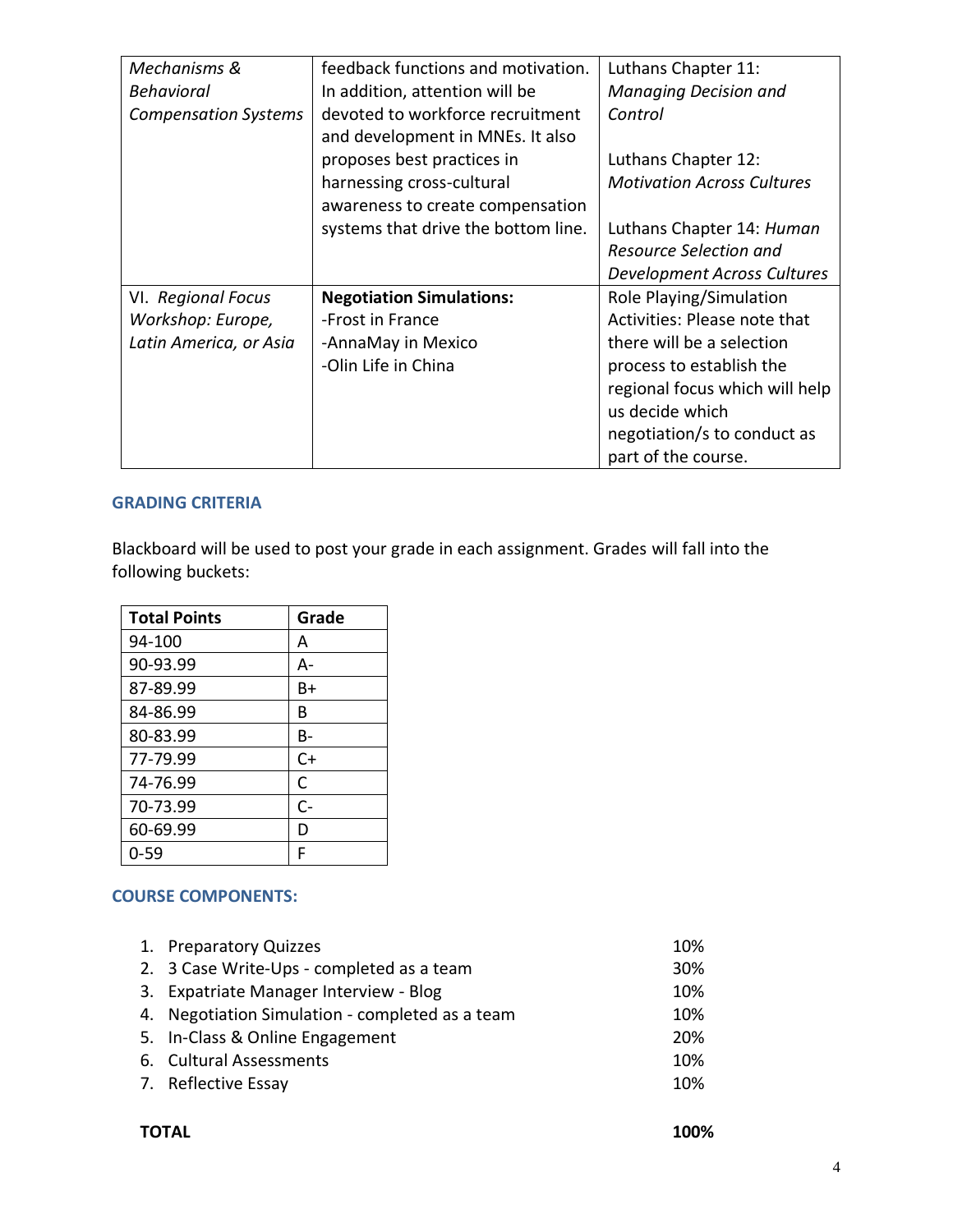#### **OVERVIEW OF COURSE COMPONENTS**

#### **1. PREPARATORY QUIZZES (10%)**

To ensure that you are building a strong foundation throughout the course, there will be regular lowstakes preparatory quizzes in this course (see Blackboard schedule for specific dates). You will take them on your own after having read the assignment of that day but prior to coming to class. The main purpose of these quizzes is to ensure that everyone comes prepared to engage in our class discussions. I typically don't rehash the textbook materials in class, but rather want to use that time to talk about examples and cases that illustrate the points made in the textbook. In other words, our class time will be spent mostly on practical applications of international business concepts and frameworks. All quizzes will be based on assigned readings from the textbook, articles, and cases, and are intended to gauge your basic understanding of these materials. The quizzes will consist of a mix of multiple-choice, true/false, and short-answer questions.

#### **2. CASE ANALYSES (30%)**

As an individual, you are responsible for reading all assigned cases. Assignment‐wise, your team must complete THREE write-ups. Before crafting your case write-ups, you should first carefully prepare all of the materials for that class meeting (read articles, view videos, listen to audio segments, etc.). Then, read the case and answer the assigned discussion questions for the case, which are available in Blackboard.

I use case studies to test your ability to apply course concepts to real-life business problems that managers face. Do not just repeat case facts. You should use frameworks discussed in class and in the assigned materials to analyze each case. It is usually advisable to acknowledge that there are alternative courses of action for the firm. Depending on the case, you may want to acknowledge weaknesses/risks of your recommendation and describe how these risks can be minimized.

In answering the questions, you should stay within the time frame of the case. That is, if the case narrative is set in 2015 you should stay in 2015 when you answer the case questions. You should not include information about what the company actually did in your case write-up.

Grades will be assigned based on:

- 1. Application of chapter and reading concepts and frameworks
- 2. Rigor of case analysis (quantitative and qualitative)
- 3. Specific recommendations supported by well thought‐out arguments and financial evaluation
- 4. Quality, professionalism and clarity of writing and presentation

Read these guidelines carefully. Cases are used in different ways by different professors. Do not assume that the case write-up approach you followed in another course is appropriate for this one.

- Apply the theoretical concepts and frameworks from the readings associated with the case.
- Cases should be evaluated based on the information in the case. Do not do research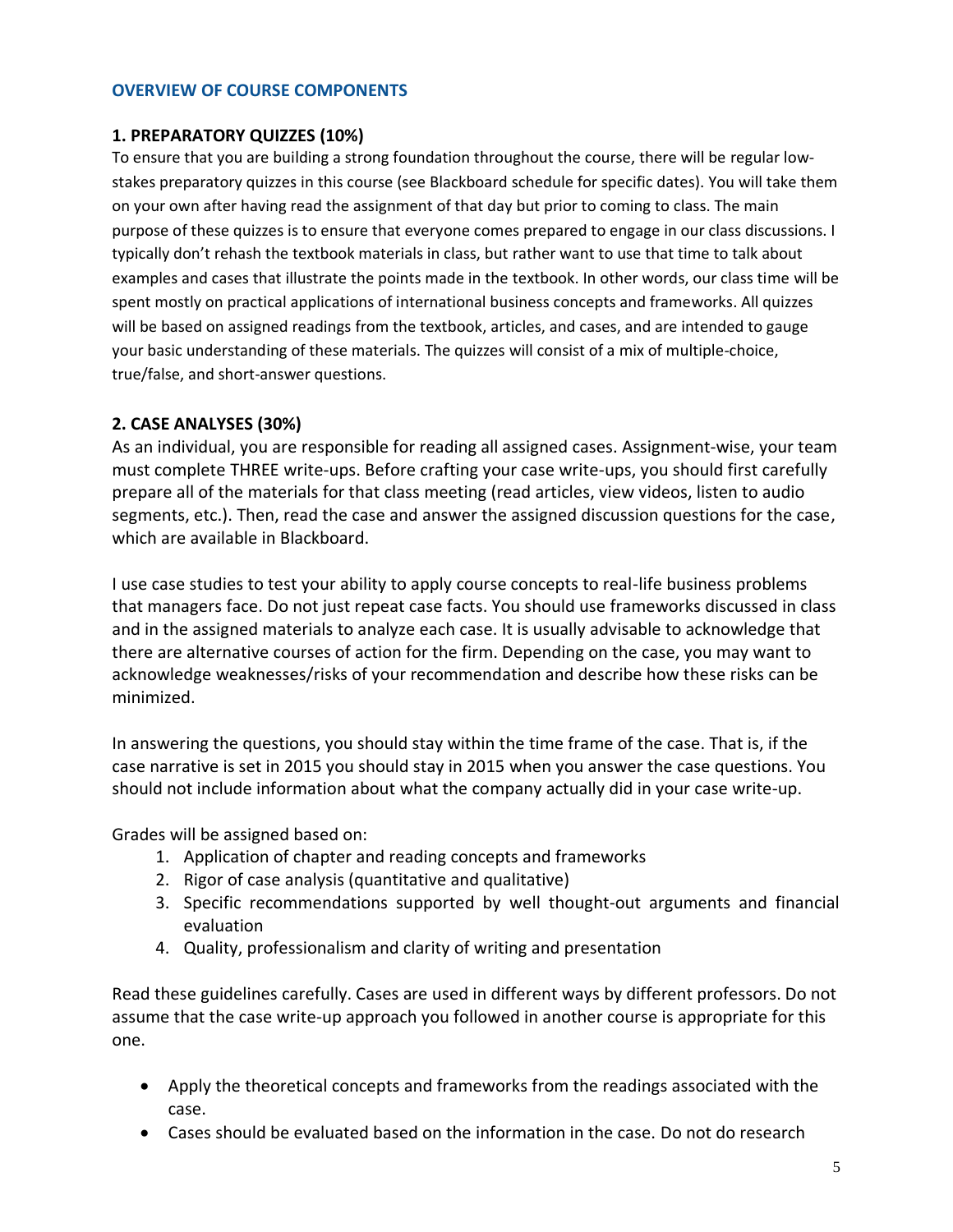beyond the scope of the case! In particular, your assignment is to make recommendations at the time the case ends. In making recommendations, do not consider any events that occurred after the end of the case!

- These assignments are limited to three pages of discussion (essay style, double spaced, 12 pt font, 1" margin) and additional discussion will not be reviewed. In addition to the three pages of discussion, exhibits and tables are permitted. Consider using tables (for e.g. showing advantages and disadvantages) and number crunching (where applicable) to support your discussion. You may use as many exhibits and tables as necessary, but they should be referred to in your three‐page discussion. The case commentary should not be a summary of the case or a list of issues.
- Do not repeat the facts of the case. The instructor has read the case. The little space you have available for the write-up should be dedicated to your analysis and recommendations. Include facts only as support for your claims and make sure to write analytically, not descriptively.
- It is usually advisable to acknowledge that there are alternative courses of action for the firm. Depending on the case, you may want to acknowledge weaknesses/risks of your recommendation and describe how these risks can be minimized.
- Provide strong support for your recommendations. Make sure that your logic is clear and that your recommendations address the issues raised by the questions. The purpose of cases is to understand issues. There are no right answers, only good arguments and weak arguments supporting recommendations.
- Write clearly. Grammar counts. Spelling counts. Writing style counts.
- All team members are expected to participate in the preparation of the analysis and will receive the same grade.
- Submit your case write ups to Blackboard (using the Assignments tab) in this format: Team#\_Casename.doc

## **3. EXPATRIATE MANAGER INTERVIEW BLOG (10%)**

Identify a professional who has worked outside his/her country of origin, interview this person and write a blog about it. The purpose of the assignment is to help you understand the difficulties and advantages of working abroad.

The blog post should be between 650-700 words (2 pages, 12 ft, double-spaced) and include at least one visual aid (logo, pictures etc.). The interviewee can be a relative or friend, but you can also use LinkedIn to initiate contact with an expatriate using LinkedIn via Prof. Helm.

Some questions you could ask the expatriate/interviewee:

- What is the country of origin and what are the differences in culture between the country of origin and the country where the person had an international assignment?
- · What experiences/issues did the interviewee identify as most challenging, which ones were the most satisfying, and the most puzzling?
- · What were the main lessons learned?
- · What advice would the interviewee give to others who are facing an international assignment to ensure success?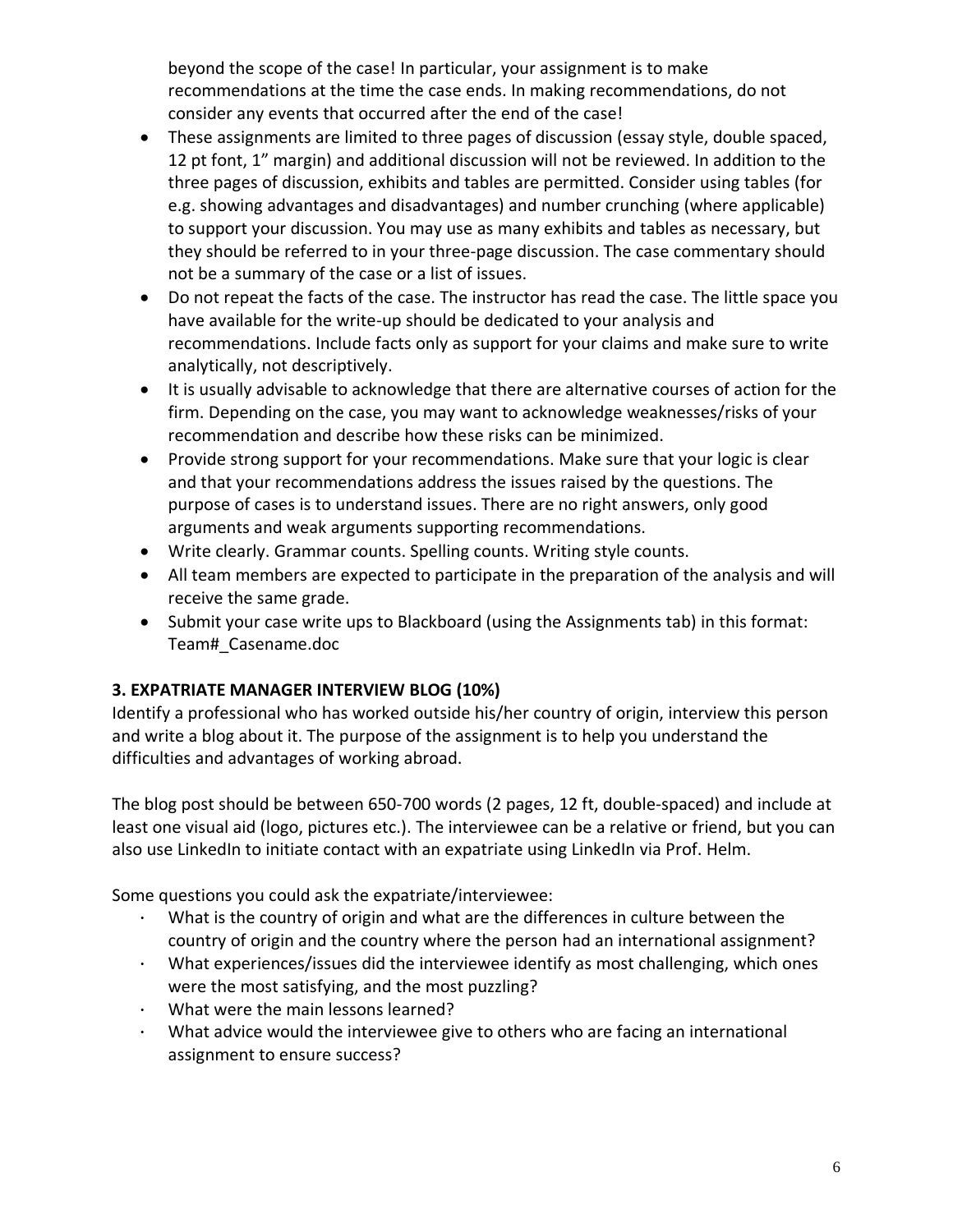Additional guidelines:

- Think of yourself as a representative of our class, the Business School, and the university. As the blog is meant to be published online (or within the class discussion board?), make sure you communicate with the person you will be interviewing about the purpose of the academic assignment, edit your work closely and employ appropriate language and content in your blog entry.
- Make sure you respect your contact's privacy and confidential information. Do not reveal anything that the person and his/her organization would not be comfortable with you revealing. Obtain the partner's permission ahead of time and run the blog post by him/her before submitting it for posting to our blog!
- Blog entries will be graded on quality they must be substantive and demonstrate your ability to draw linkages between class concepts and real-world international business endeavors. Remember that you can always bring outside readings and/or experience.
- You need to submit the full name, affiliation and contact information of the expatriate ahead of time for approval. Your blog entry must be uploaded as a word document to Blackboard (under Assignments). Please name the file using the following format: "Lastname\_Firstname\_ExpatBlog\_IBUS4900.doc

# **4. NEGOTIATION SIMULATIONS (10%)**

Students will participate in team negotiations relating to cross-cultural business scenarios, ranging from setting up overseas production, negotiate a merger, to resolving conflict in the international workplace. As part of the simulation assignments, students will need to write up and submit a **one-page strategy paper** about their character's individual strategy in anticipation of the negotiations.

In addition, following the negotiation simulation:

- If you are a **negotiator**, you and your team (3 members) will be responsible for a onepage memo explaining your communal strategy as decided in the first part of the negotiations. (1-2 pages)
- If you are an **observer**, you need to write as short **debrief** explaining the simulation and analyzing the parties' main arguments and negotiation outcomes. (1-2 pages)

## **5. IN-CLASS & ONLINE ENGAGEMENT (20%)**

Attendance and participation are essential to this course. You are expected to have studied in advance all assigned materials in order to participate fully in class discussions. Participation includes the quality of participation, attentiveness, preparation, and the timely completion of all work. Strong participation has the attributes of fueling engagement by other students, deepening the understanding of the materials, and challenging conventional wisdom and thereby propel our discussion into new and unchartered territory. While high frequency is important, redundant and superficial comments detract from the value of your participation.

Students are also expected to add commentary online to our expatriate manager course blog.

More than **ONE** unexcused absence will result in your course grade being lowered by one full letter grade. In order to be excused for an absence, a valid proof of the reason for the absence must be presented during the first class attended after being absent.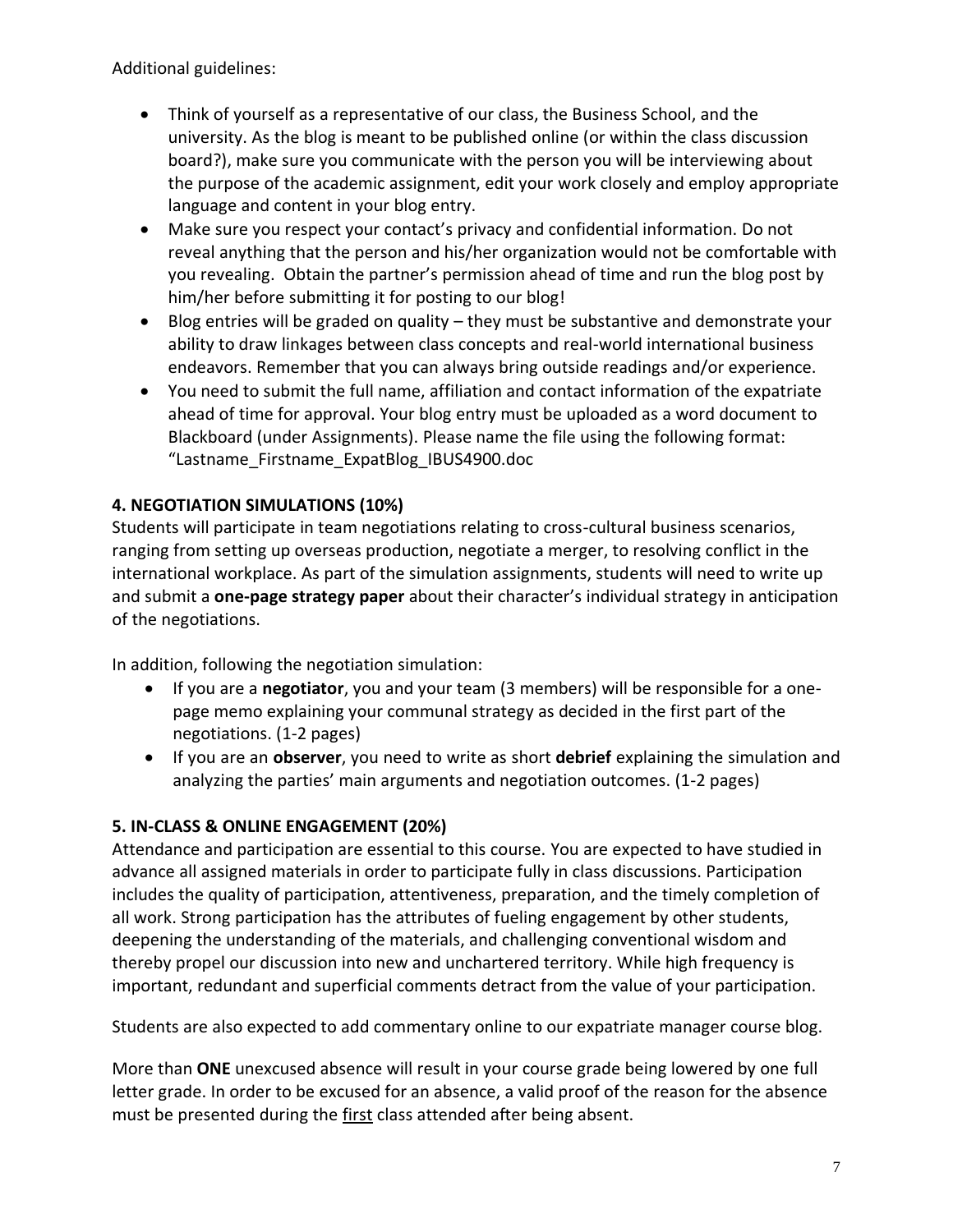## **6. CULTURAL ASSESSMENTS (10%**)

In order to better be able to relate to the complexities of communicating and negotiating crossculturally, leading diverse teams, motivating colleagues with different priorities and values than your own, ensuring targeted and appropriate feedback and awards systems, it is critical that you thoroughly understand your own cultural "composition." To this effect, we will use professional cultural assessment tools to allow everyone in our class to self-evaluate and analyze their cultural values. We will also use these findings to inform team-building in our class. Additional information will be shared in class about this course component.

# **7. REFLECTIVE ESSAY (10%**)

As part of the new module, *Liberal Arts Integration: A Language & Culture Perspective to IB*, students will be asked to reflect on the unique cross-disciplinary liberal arts learning in that module and how it informs and synergizes with other course components. This reflective task will be a culminating exercise which students will complete on an individual basis upon conclusion of the course.

## **PROFESSOR'S POLICIES**

*Late Assignments.* **NO LATE ASSIGNMENTS WILL BE ACCEPTED.** If you know you will be absent in class the day an assignment is due, you should plan on doing the work ahead of time and turning in the assignment early. Failure to turn in assignments before class will result in a zero for the assignment.

*Group Management***.** You are expected to participate diligently and professionally in your assigned team. If there are issues with group dynamics, please make sure you approach me about them before they get out of hand!

*Final Grades***.** Final grades will reflect the student's total points earned in the course. You will be able to track your grades in the Blackboard gradebook. All grades are final.

*Laptop/Cell Phones/Electronic Gadgets.* I do not mind if you use your laptop to take notes or look up the Internet as it relates to in-class discussion. However, **I do mind** if you are (window) shopping online, checking email, sending text messages, or working on other class assignments. Please be respectful and use your laptops and other electronics judiciously. Please bear in mind that **cold-calling is fair game at any point during class**. If you are unable to respond, or provide a far less than satisfactory response, your participation grade will be seriously affected.

# **HOW TO SUCCEED IN THIS COURSE**

- $\checkmark$  Do your best to attend all classes.
- $\checkmark$  Complete all of the readings, including book chapters, cases, articles, and other media excerpts **before** class.
- $\checkmark$  Try not to procrastinate -- reading materials pile up quickly in this course and can get intimidating FAST!
- $\checkmark$  Do not rely on the PowerPoint presentation slides as your only lecture note material! Take your own notes also.
- $\checkmark$  Study lecture notes and you own reading notes together, paying special attention to where they overlap and where they are different.